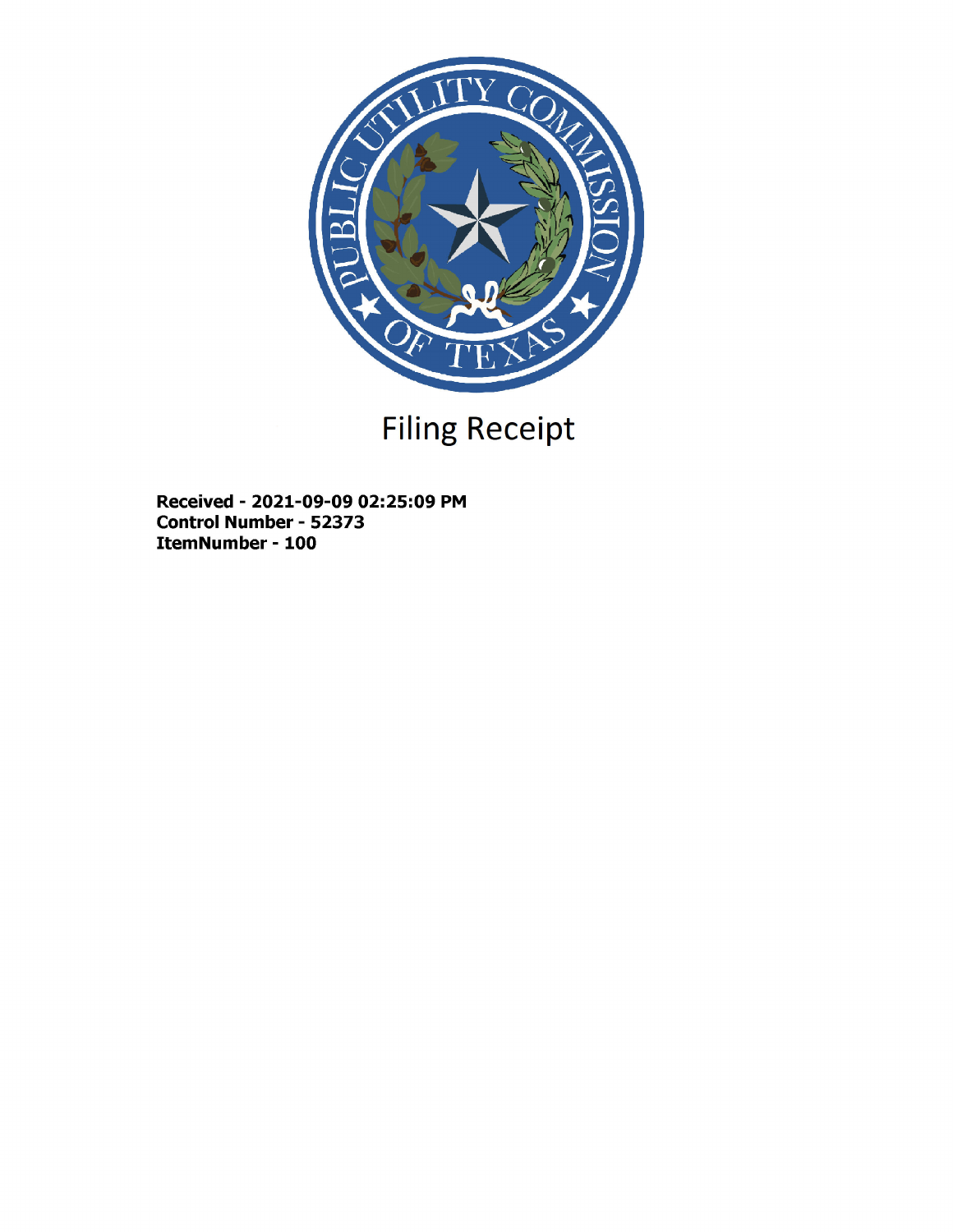#### PROJECT NO. 52373

REVIEW OF WHOLESALE ELECTRIC § MARKET DESIGN  $\S$ PUBLIC UTILITY COMMISSION OF TEXAS

# HUNT ENERGY NETWORK, L.L.C.'S RESPONSE TO COMMISSION STAFF'S REQUEST FOR COMMENT ON SEPTEMBER 2, 2021 QUESTIONS CONCERNING DEMAND RESPONSE

James E. Guy State Bar No. 24027061 DEACON LAW GROUP PLLC 913 Main Street Bastrop, Texas 78602 (512) 576-2435 (Telephone) jamesquy@deaconlawgroup.com Pat Wood, III Chief Executive Officer HUNT ENERGY NETWORK, L.L.C. 1900 North Akard Street Dallas, Texas 75201 (713) 454-9592 (Telephone) pwood@hunteneravnetwork.com

September 9, 2021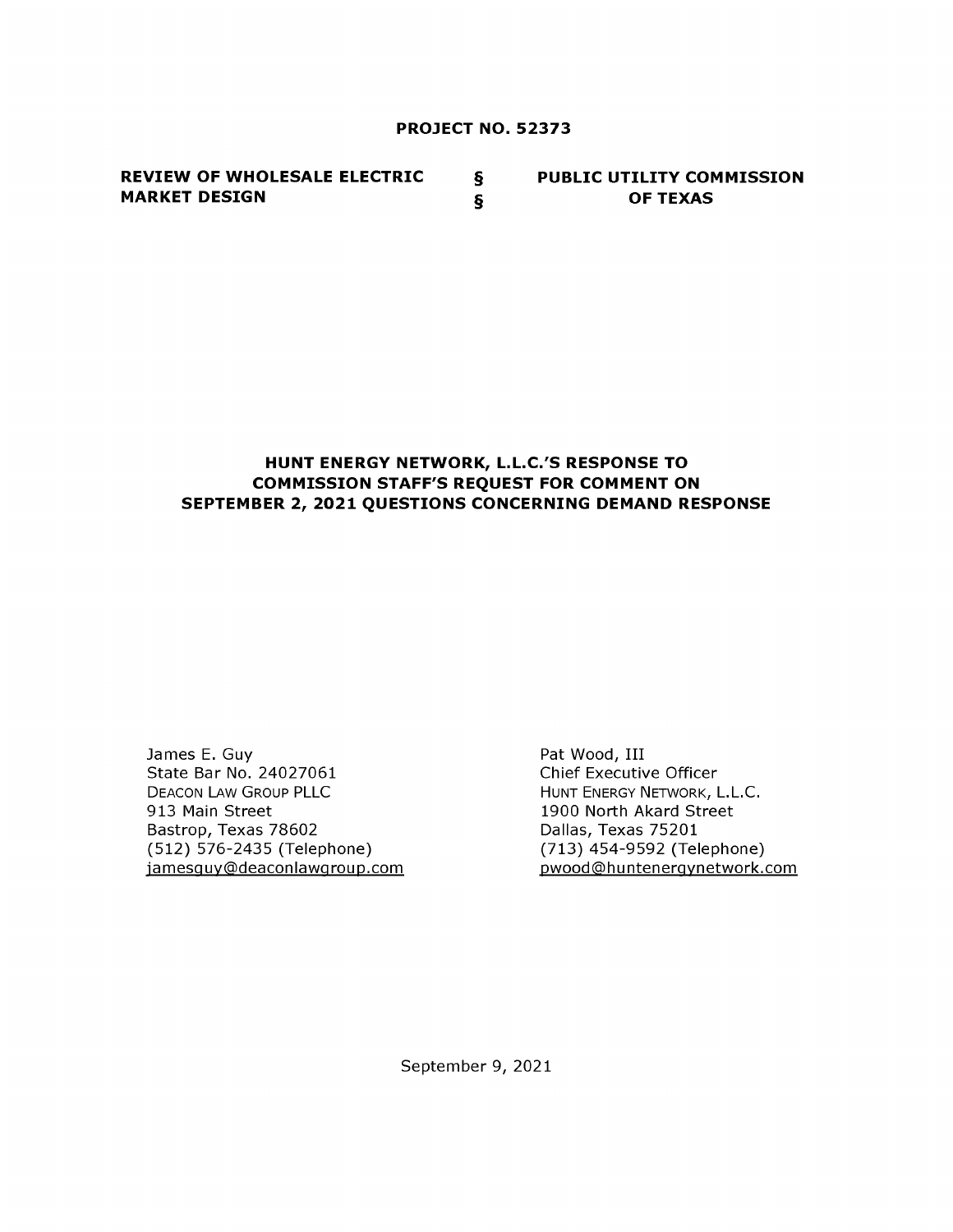#### EXECUTIVE SUMMARY

Below is a brief summary of Hunt Energy Network, L.L.C.'s (HEN) response to the Public Utility Commission of Texas's request for comment on Commission Staff's questions concerning demand response (DR) programs in preparation for the Commission's September 16, 2021 work session. A more thorough discussion of these ideas begins on the next page.

- Demand-side programs and distributed enemy resources (DERs) provide significant economic and reliability benefits, and HEN appreciates the Commission's leadership on these issues.
	- $\triangleright$  The decentralized nature of these resources increases resiliency by complementinq both thermal and renewable transmission-level generation (not by replacing them) and reducing impacts of transmission-level events.
	- $\triangleright$  Demand-side programs and DERs augment the utilities' regulated distribution networks by enhancina system stability at the distribution level and surgically responding to voltage fluctuations, frequency deviations, and reactive power needs at a local level.
	- $\triangleright$  Greater availability and use of these resources create opportunities for customers by encouraaina broader market participation and increasina development of resources at the point of demand.
	- $\triangleright$  Benefits to the system are magnified through the aggregation and networking of distribution-connected generation, controllable loads, DR, and BTM small assets.
	- $\triangleright$  Customers can actively participate in the market, encouraging broader economic arowth by increasina market capacity and facilitating the development of innovative energy management programs and smaller energy assets, while remaining protected against price spikes due to a diversification of tools and resources.
- HEN recommends the Commission investigate regulatory policy and market solutions to provide greater opportunities to intearate customer aaareaation and automated DR programs into management of the grid.
- The Commission should consider eliminating restrictions that limit participation by DERs and load resources in responsive reserve services (RRS).
- HEN recommends that ERCOT establish a taskforce to define the meterinq standards to allow for low-cost, reliable methods of using communication technology from advanced metering systems (AMS) to send and receive operational data to allow for reliable dispatch of resources.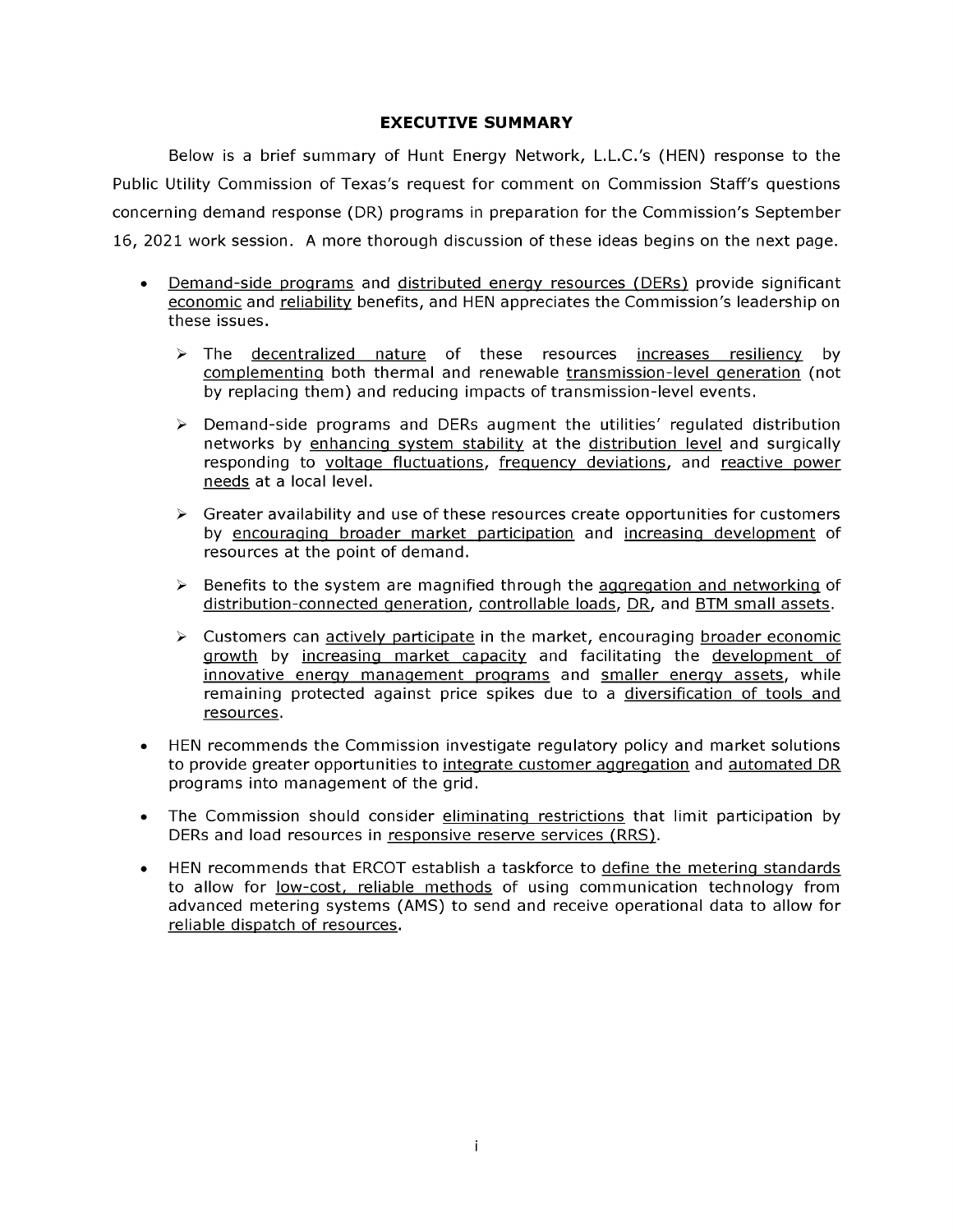#### REVIEW OF WHOLESALE ELECTRIC § MARKET DESIGN  $\S$ PUBLIC UTILITY COMMISSION OF TEXAS

## HUNT ENERGY NETWORK, L.L.C.'S RESPONSE TO COMMISSION STAFF'S REQUEST FOR COMMENT ON SEPTEMBER 2, 2021 OUESTIONS CONCERNING DEMAND RESPONSE

Hunt Energy Network, L.L.C. (HEN) submits this response to the Public Utility Commission of Texas ("Commission") Staffs request for comment on questions concerning demand response (DR) programs in preparation for the Commission's September 16, 2021 work session.

### I. INTRODUCTION AND GENERAL COMMENTS

The Texas electric market structure should support electric reliability in an economically effective way and facilitate competitive choices by energy customers and producers that contribute to grid reliability. Successful wholesale competition has attracted significant investment in renewable resources, energy storage, load management systems, and behind-the-meter (BTM) resources. Much of the discussion since Winter Storm Uri has focused on the supply side of the equation and how to incentivize the appropriate mix of generator resources in ERCOT. While this traditional approach to solving the problem can be effective, the trickle-down effect of this type of reliability measure likely will increase costs to customers, with a disproportionate impact on those who have more limited financial resources. Investments in ERCOT have also brought technological innovations-including demand-side programs and distributed generation (DG) or more generally distributed energy resources (DERs) $1$ -to the State, and it is beneficial to consider these aspects of the market. Focus on these types of resources will reduce the overall risk to the market and provide a balanced approach to safeguarding the future prosperity of the State and all its citizens.

In particular, demand-side programs and DERs provide significant economic and reliability benefits throughout the supply chain. First, the decentralized nature of these resources increases resiliency by complementing both thermal and renewable transmissionlevel generation (not by replacing them) and reducing impacts of transmission-level events.

 $1$  The Federal Energy Regulatory Commission has stated that "DERs are small-scale power generation or storage technologies (typically from 1 kW to 10,000 kW) that can provide an alternative to or an enhancement of the traditional electric power system. These can be located on an electric utility's distribution system, a subsystem of the utility's distribution system or behind a customer meter. They may include electric storage, intermittent generation, distributed generation, demand response, energy efficiency, thermal storage or electric vehicles and their charging equipment." FERC Order 2222 Fact Sheet at 1 . See *also Participation of Distributed Energy Resource Aggregations in Markets Operated by Regional Transmission Organizations and Independent System Operators , FERC* Order No . 2222 , 17 FERC ¶ 61,247 at P 114 (Sep. 17, 2020).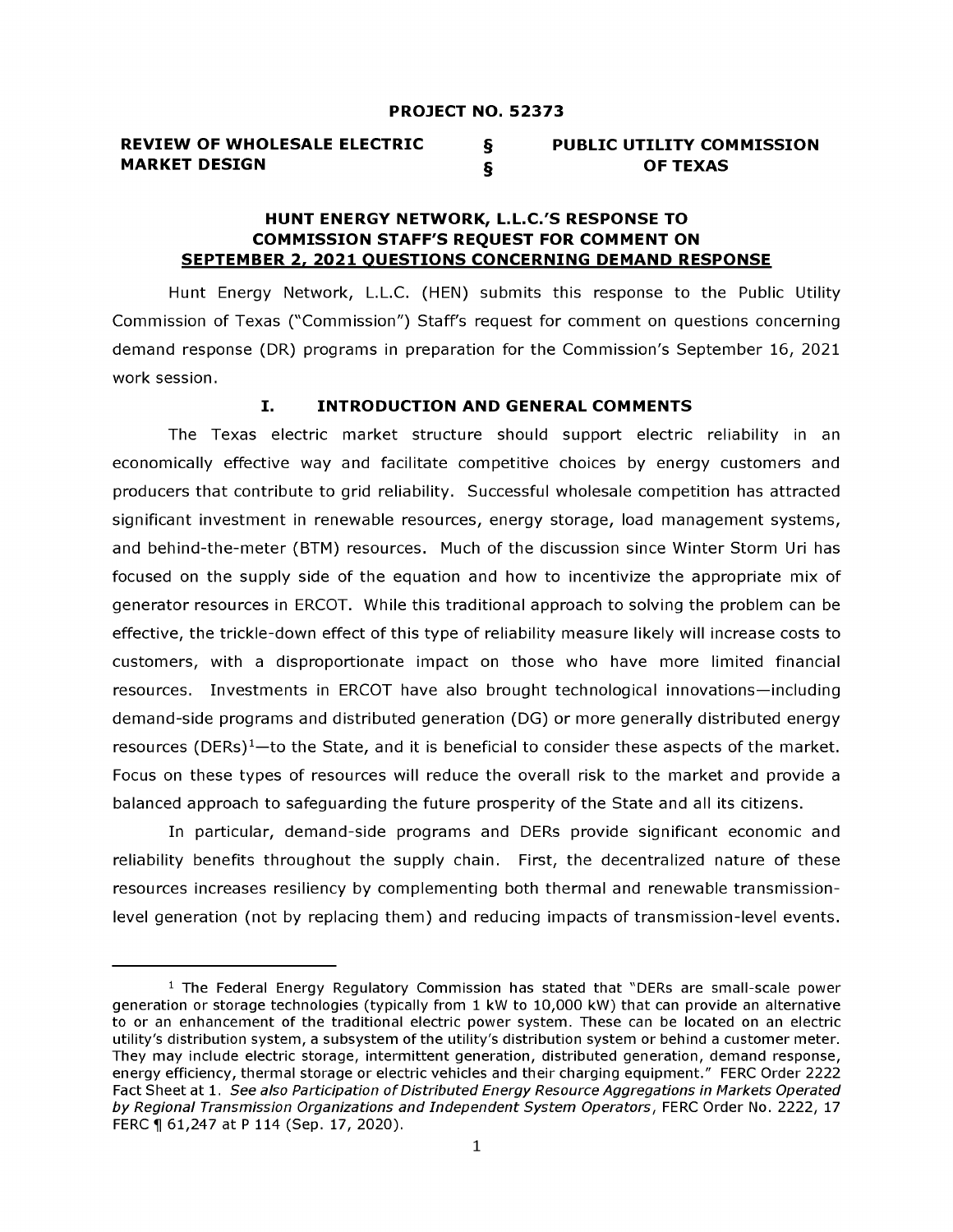Second, demand-side programs and DERs augment the utilities' distribution networks by enhancing system stability at the distribution level and surgically responding to voltage fluctuations, frequency deviations, and reactive power needs at a local level. Third, greater availability and use of these resources create opportunities for customers by encouraging broader market participation and increasing development of resources at the point of demand. Benefits to the system are magnified by the aggregation and networking of distributionconnected generation, controllable loads, DM, and BTM assets. Aggregators of these resources will provide ERCOT the ability to balance and tune the grid at both ends of the electric system (from conventional generation sources to customers) by optimizing marginal supply and demand. From an economic perspective, customers can actively participate in the market, encouraging broader economic growth by increasing market capacity and facilitating the development of innovative energy management programs and smaller energy assets, while remaining protected from price spikes due to a diversification of tools and resources. Further, through strategically developed programs, opportunities can be created to transform socio-economically disadvantaged sectors into energy innovation hubs.<sup>2</sup>

Given these advantages and the rapid increase in technology options for DERs, the Commission should ensure that interconnection and market rules do not unduly limit their integration. HEN appreciates the Commission's recent request to open a rulemaking to clarify and reform the interconnection process for DERs. In a time of rapid demand growth, increasing integration of intermittent resources, and technological advances, the Commission should continue to encourage competitive solutions forthe electric grid by removing legal and market barriers and facilitating the efficient use of ancillary services, increasing capacity, and improving DR programs, thereby reducing risk. The Commission Staff's September 2 questions concerning DR identify key issues concerning DR that should be explored to improve the economic incentives for participating in the ERCOT market and enhance the resiliency of the ERCOT grid. HEN looks forward to meaningfully contributing to creating a more robust grid-to the benefit of all Texans-and appreciates the opportunity to work with the Commission, Commission Staff, and stakeholders to develop effective and practical solutions to improve DR programs in Texas.

HEN is a Dallas-based developer and operator of distributed energy resources. HEN currently has 100 megawatts (MW) of energy storage resources (ESRs) in advanced stages of development throughout Texas targeting operation by first quarter 2022, with an additional 400 MW to be deployed over the following 36 months. These resources are expected to play

<sup>&</sup>lt;sup>2</sup> See, e.g., ACEEE White Paper, "Siting Electric Vehicle Supply Equipment (EVSE) With Equity in Mind" (Apr. 2021), *available at* https://www.aceee.org/white-paper/2021/04/siting-electric-vehiclesupply-equipment-evse-equity-mind.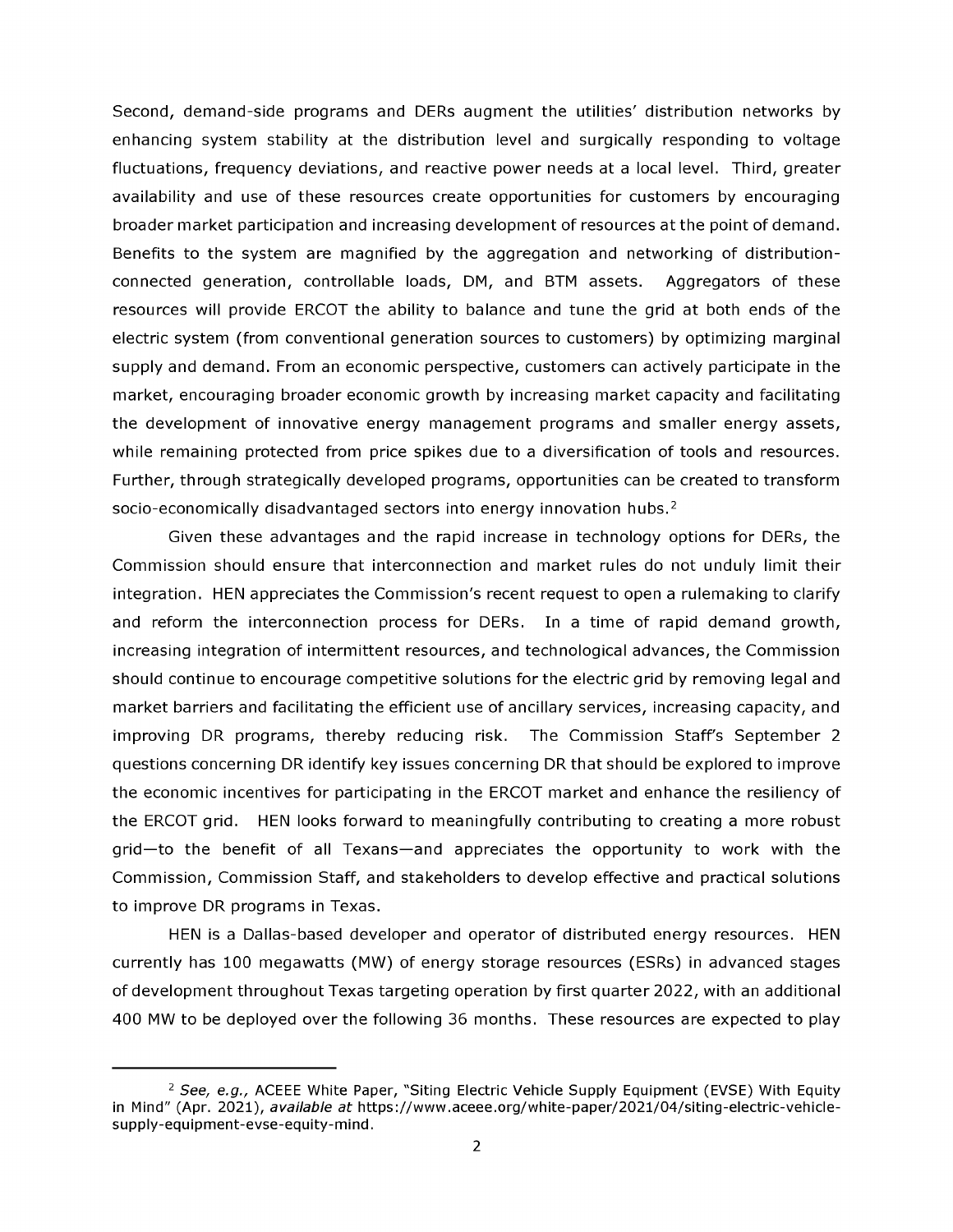a valuable role in efficiently managing resources interconnected with the ERCOT electric grid. Distributed ESRs provide several benefits to the grid and market, including (1) improving grid reliability, (2) providing ancillary services to the market, (3) paving the way for the two-way distribution system of the future, and (4) deferring transmission and distribution infrastructure upgrades over time.

HEN does not currently utilize residential DR, reliability products or TDSP-administered load management programs described in Questions 2 and 3, and, therefore, defers to other market participants to provide in-depth responses to those questions. HEN offers comments to Questions 1, 4, and 5 and appreciates the opportunity to do so. Further, HEN is a member of the Texas Advanced Energy Business Alliance (TAEBA) and supports TAEBA's comments filed in this project.

# II. RESPONSE TO DEMAND RESPONSE QUESTIONS

Question 1: Describe existing and potential mechanisms for residential demand response in the ERCOT market.

- a. Are consumers being compensated (in cash, credit, rebates, etc.) for their demand response efforts in any existing programs today, and if not, what kind of program would establish the most reliable and responsive residential demand response?
- b. Do existing market mechanisms (e.g., financial cost of procuring real time energy in periods of scarcity) provide adequate incentives for residential load serving entities to establish demand response programs? If not, what changes should the Commission consider?

HEN Response: Despite the availability of various DR products in ERCOT, $3$  the existing regulatory framework prevents the ERCOT market from fully leveraging the capabilities existing and future DERs. For example, recent legislation prohibiting retail electric providers (REPs) from offering indexed products to residential customers, requirements for distributed renewable generation owners to sell any surplus electricity to their REP at a rate to be negotiated (PURA  $\S$  39.916(j)), the need for most entities to qualify as a REP before providing DR services to residential and small commercial customers are all well-intentioned and provide protections to customers. However, in some cases they impose barriers to market entry and make it impracticable to fully utilize available tools to harden the electric grid.

Question 4: Outside of the programs contemplated in Question 3, what business models currently exist that provide residential demand response?

a. What impediments or obstacles in the current market design or rules prevent these types of business models from increasing demand response and reliability?

<sup>&</sup>lt;sup>3</sup> See 2020 Annual Report of Demand Response in the ERCOT Region (Dec. 2020), available at http://www .ercot.com/services/programs/load.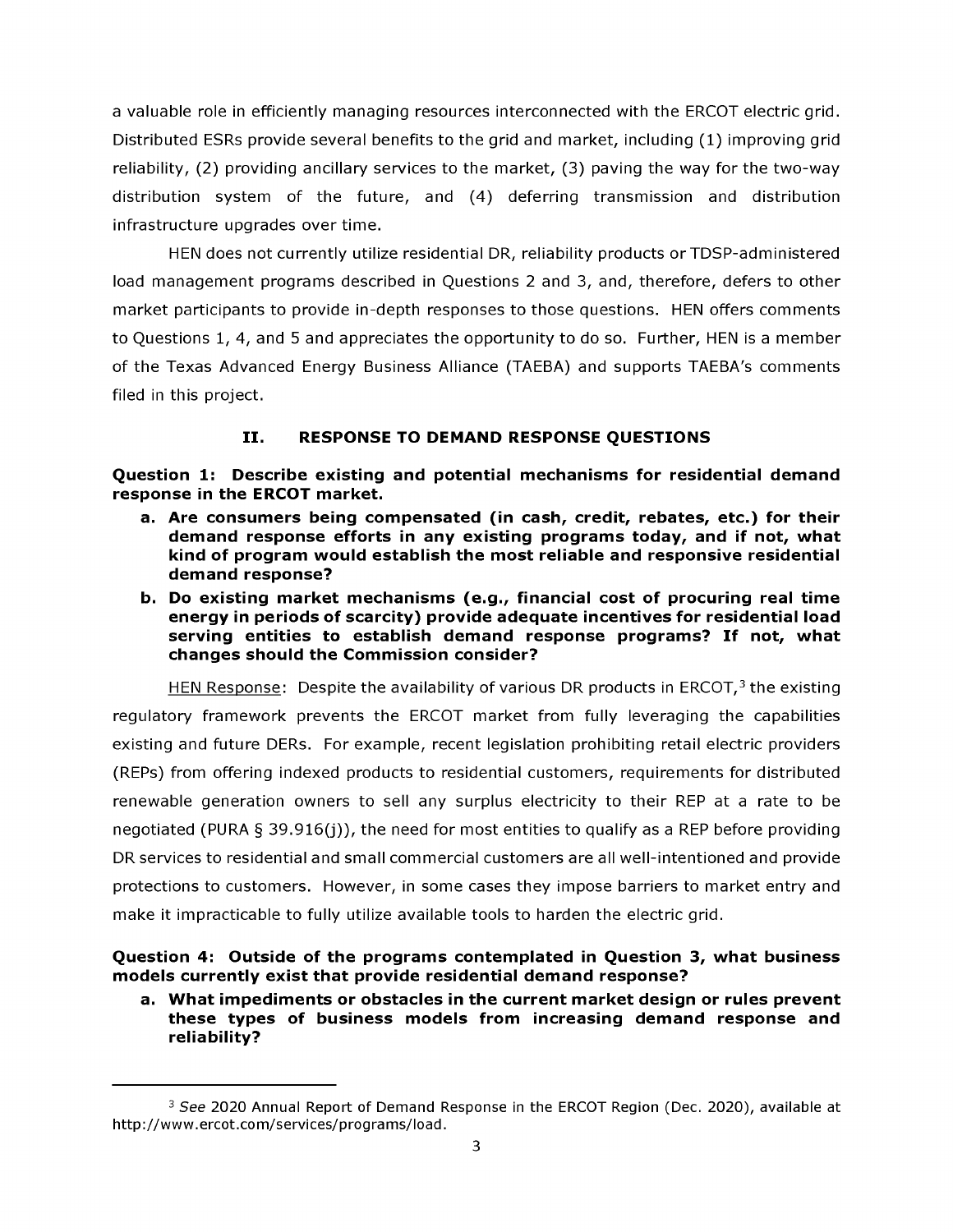HEN Response: There are opportunities to expand DR programs by allowing more loads-including residential customers and aggregated BTM loads and resources-to use DR products at all times, including outside of energy emergencies. Using additional eligible load resources to both decrease demand and respond to frequency deviations have advantages over conventional frequency response services because they have fast response times. The ability to aggregate existing customers and encourage new customers to install and deploy these incremental resources can buttress economic growth and reliability by efficiently increasing market capacity, while small asset owners will have more opportunities to participate in the market and remain hedged against extreme volatility. If the Commission were to remove market barriers to allow aggregation of customer loads, the additional capacity would (i) provide additional reserves, reducing the need for involuntary load shed, (ii) reduce market volatility by slowing the rate of climb along the ORDC, and (iii) encourage further competition between generators and aggregators of DERs. The Commission should facilitate participation by customer-aggregated, automated DR, and other DERs as dispatchable resources included in SCED.<sup>4</sup> The existing market rules do not permit this type of participation, however, leaving these resources inaccessible to ERCOT. HEN recommends the Commission investigate regulatory policy and market solutions to expand opportunities to integrate customeraggregation and automated DR programs into management of the grid. Effective solutions will require additional visibility of available DERs, with some level of command-and-control capability by ERCOT. In addition, some standardization of the multiple data sets used in managing these distributed resources is called for.

### Question 5: What changes should be made to non-residential load-side products, programs, or what programs should be developed to support reliability in the future?

HEN Response: Non-residential, demand-side products are currently limited in participating in ERCOT's RRS, with Non-Controllable Resources (NCLR) being prorated at 40 percent of their offering because of the high level of participation. The Commission should consider increasing the percentage of NCLR allowed to participate in RRS.

Another barrier to load participation in RRS relates to BTM DERs. Currently, BTM DERs are not allowed to participate in RRS as an NCLR/CLR. It is HEN's understanding that the definition of Load Resource is being interpreted to prevent these BTM resources from providing RRS. Load Resource is defined as "[a] Load capable of providing Ancillary Service to the ERCOT System and/or energy in the form of Demand response and registered with ERCOT as

<sup>4</sup> See Advanced Energy Economy, "FERC Order No. 2222 and the Use Cases it Can Unlock" (June available at https://info.aee.net/ferc-order-no.-2222-and-the-use-cases-it-can-unlock: 2021), *available at* https://info.aee.net/ferc-order-no.-2222-and-the-use-cases-it-can-unlock; Advanced Energy Economy, "Putting Distributed Energy Resources to Work in Wholesale Electricity Markets" (September 2019), *available at* https://info.aee.net/der-in-wholesale-electricity-markets.